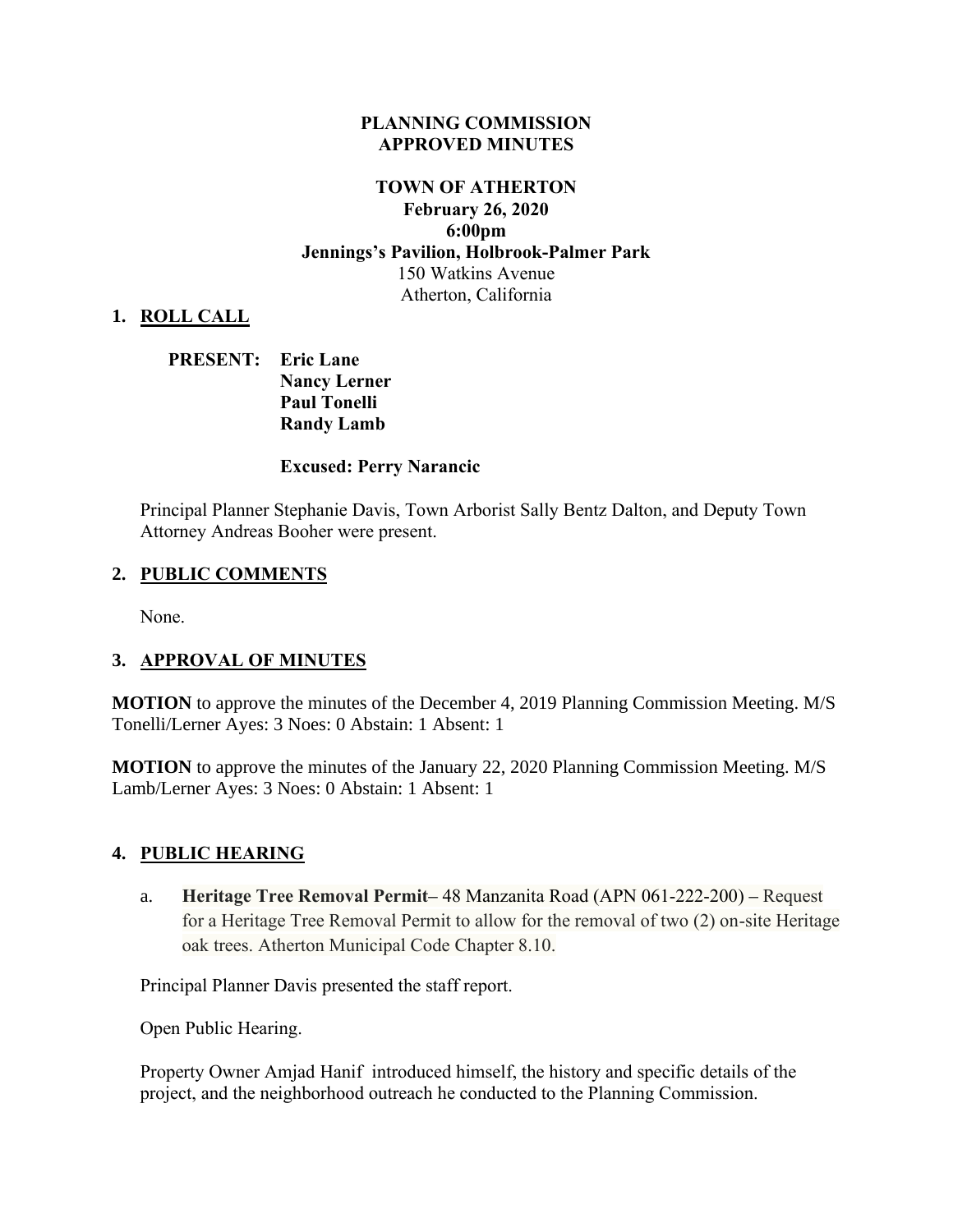Project Architect Dan Rhoads introduced himself and the design thoughts including tree preservation that was incorporated into the proposed design.

Neighboring property owner spoke in favor of the tree removals and appreciation of the public outreach efforts conducted in advance by the property owner.

Close Public Hearing.

Chair Lane noted the two written items of public comment received from neighbors in support of the project.

The Commission asked staff questions regarding the positioning, health and tree protection zone.

Town Arborist Bentz-Dalton provided her professional opinion.

**MOTION to approve the Heritage Tree Removal permit for two Heritage Oak Trees, Trees #4 and #16, in accordance with the criteria as specified in Section 8.10.040 of the Atherton Municipal Code with the amendment to Condition #2 of the Heritage Tree Removal Certificate to include the requirement to plant an additional two (2) 48-inch box sized oak trees.**

|  | <b>M/S Lamb/Tonelli</b> | Ayes: 4 | Noes: 0 | Absent:1 |
|--|-------------------------|---------|---------|----------|
|--|-------------------------|---------|---------|----------|

## **5. NEW BUSINESS**

Staff presented the Commission with an overview of the recently adopted amendments to Chapter 8.10 "Removal of and Damage to Heritage Trees", the "Heritage Tree Preservation Standards and Specifications" and answered related questions of the Commission.

## **6. COMMISSIONERS' REPORTS**

The Commission directed staff to prepare a report for a future meeting with more detail on the types of various permits, stages of construction and information on how the Town addresses associated construction impacts for further Commission discussion.

## **7. STAFF REPORTS**

Staff presented a summary on the total number of various, active building permits in Town per Commission request from the January Planning Commission meeting. Staff informed the Commission that the Town must process applications as they are submitted

The next regularly scheduled meeting is set for March 25, 2020.

# **8. ADJOURN**

The meeting was adjourned 7:27 PM